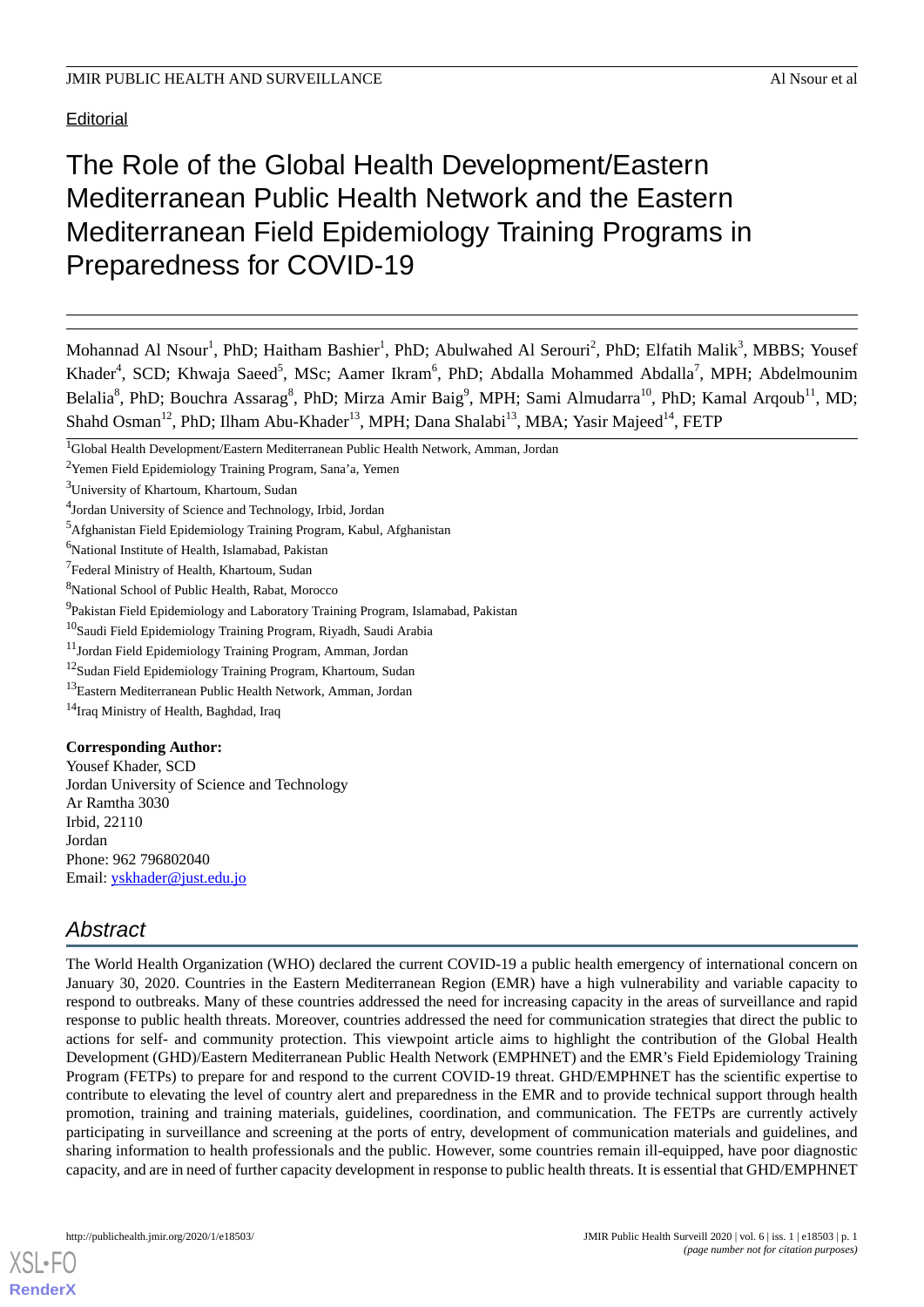and FETPs continue building the capacity to respond to COVID-19 and intensify support for preparedness and response to public health emergencies.

*(JMIR Public Health Surveill 2020;6(1):e18503)* doi: [10.2196/18503](http://dx.doi.org/10.2196/18503)

#### **KEYWORDS**

COVID-19; outbreak; preparedness; response; public health

### *Introduction*

#### **Background**

The World Health Organization (WHO) declared the current COVID-19 a public health emergency of international concern on January 30, 2020 [\[1](#page-3-0)]. As of March 19, 2020, a total of 220,351 confirmed cases and 8987 deaths were reported [[2\]](#page-3-1). Coronaviruses are a large family of respiratory viruses that can cause diseases such as the Middle East Respiratory Syndrome (MERS) and the Severe Acute Respiratory Syndrome (SARS) [[3](#page-3-2)[,4](#page-3-3)]. The causative agent of the current outbreak, which has originated in Wuhan City in China, was identified as a novel coronavirus on January 7, 2020 [\[5](#page-3-4)], and the disease has been named COVID-19.

Many countries worldwide are making every effort to prevent the spread of COVID-19. Several reports of clusters of cases among families and infection of health care workers pointed to the human-to-human transmission of the virus. Infected patients presented mostly with fever, cough, and dyspnea within 7-14 days of exposure to the infection, and few showed upper gastrointestinal symptoms [\[6\]](#page-3-5). About 25% of the infected patients, especially the elderly and those with comorbidities, needed intensive care support for acute respiratory symptoms, multiorgan failure, or coinfections [\[7](#page-3-6)].

The case fatality rate in the first published report of 99 cases from Wuhan was 11% [\[8](#page-3-7)]. Another study reported a mortality rate of 4.3% [\[9](#page-3-8)]. It was also estimated that more than 2 new cases are generated by a single infected patient [\[10](#page-4-0)]. The probable transmission from individuals before the onset of symptoms or very early minimal symptoms makes COVID-19 much more difficult to control. It reduces the impact of temperature screening and highlights the critical need for accurate contact tracing starting from the day before the onset of symptoms as well as strict quarantine measures and monitoring before more chains of contagion are established.

Because of the exponential increase in the number of cases and deaths, many countries have adopted pandemic preparedness activities and proactive approaches, such as entry restrictions from affected countries; temperature screening at land, air, and sea checkpoints; mandatory leave of absence for travelers within 14 days of their return from affected countries; quarantine of contacts or those deemed to be in the incubation period; and public education and awareness.

A recent study showed that many countries in Africa including some countries that are part of the Eastern Mediterranean Region (EMR) have variable capacity to respond to outbreaks and high vulnerability [[11\]](#page-4-1). Beside the protracted conflicts in many countries in the region, lack of infrastructure, limited resources, inadequate prevention control practices, poor preparedness

capacity, and inadequate laboratory infrastructures and resources in many countries in the EMR are among the main barriers to adequately detect and respond to COVID-19. Many of the EMR countries addressed the need for increasing capacity in the areas of surveillance and rapid identification of suspected cases, patient transfer and isolation, rapid diagnosis, tracing and follow-up of potential contacts, strict health facility infection prevention and control, and other active public health control interventions. Moreover, countries addressed the need for communication strategies that provide general populations and vulnerable populations with actionable information for self-protection, including identification of symptoms, and clear guidance for seeking treatment.

#### **Objectives**

This viewpoint aimed to highlight the contribution of the Global Health Development (GHD)/Eastern Mediterranean Public Health Network (EMPHNET) and the EMR's Field Epidemiology Training Programs (FETPs) to the preparedness capacities in countries in the EMR to respond to the current COVID-19 threat.

# *The Role of the GHD/EMPHNET in Preparedness and Response to COVID-19*

#### **Overview**

GHD/EMPHNET has been playing an active role in supporting the FETPs across the EMR in their efforts to combat COVID-19 threats. On a technical level, EMPHNET's Public Health Emergency Management Center (PHEMC) has been the hub for collecting technical information from the programs, disseminating relevant information, and coordinating response efforts. The center also directed attention to new publications and guidelines issued by the WHO and Centers for Disease Control and Prevention (CDC).

GHD/EMPHNET is escalating efforts and activities to support countries in the EMR in preparedness and response to COVID-19 outbreak, through its countries' FETP graduates and residents. GHD/EMPHNET has the scientific expertise to contribute to elevating the level of country alert and preparedness in the EMR and to provide technical support through promotional material (leaflets and brochures), workshops on contact tracing, dissemination of guidelines, regular sharing of technical updates, development of teaching case-studies to educate public health professionals on COVID-19, and rapid response team training.

A core team was formed to discuss the current situation and updates on COVID-19 emergency on a daily basis and subsequent steps in its response plan. The group comprises the

 $XS$  $\cdot$ FC **[RenderX](http://www.renderx.com/)**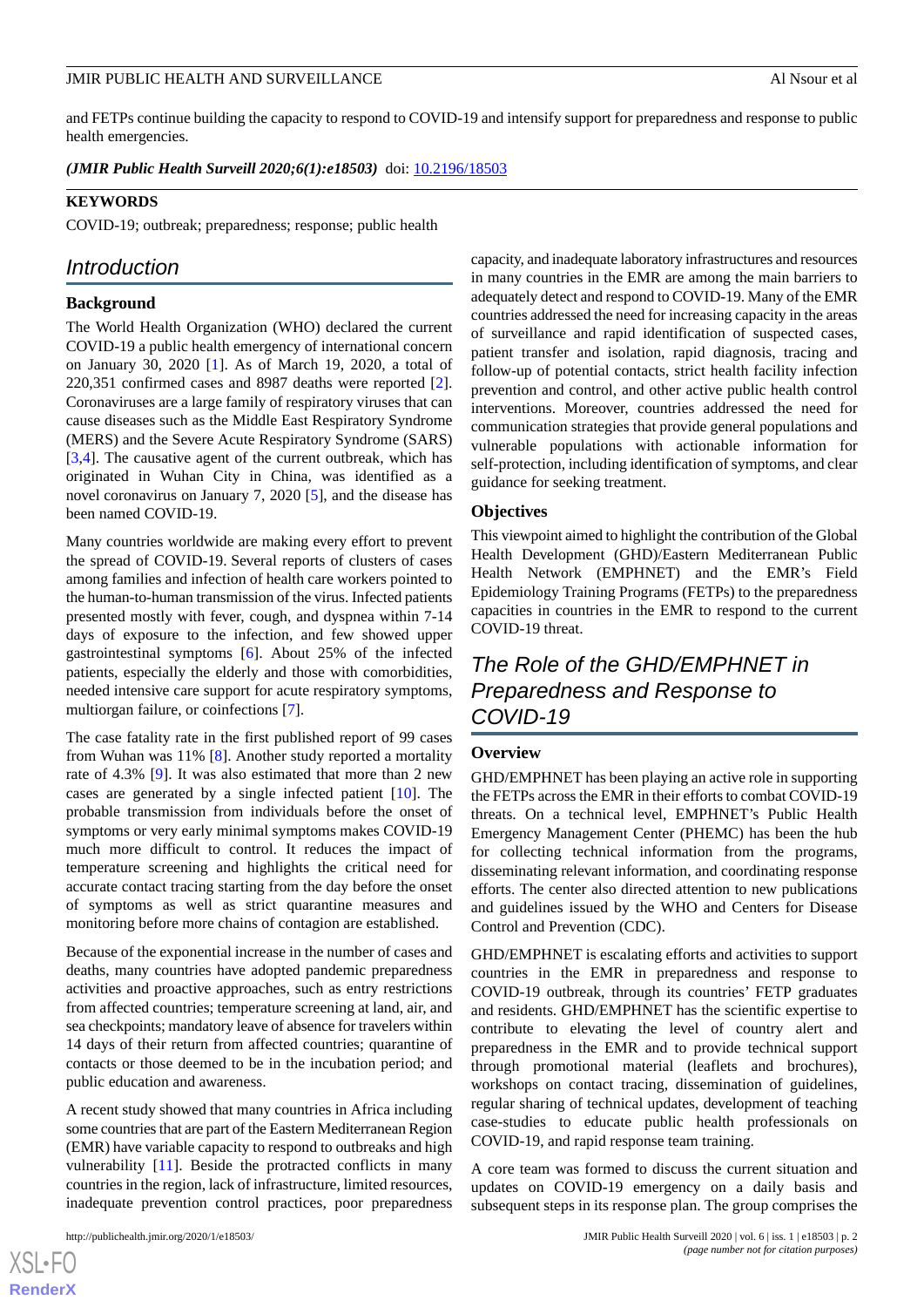PHEMC and Center of Excellence for Applied Epidemiology alongside representatives from supporting domains like the Knowledge Exchange and Networking. In the regular weekly teleconference communications with FETP's directors from 10 countries in the EMR, the team discusses updates and any other response activities, discusses and exchanges information, explores and shares the latest technical tools and guidelines with the FETPs, coordinates response efforts at the national and regional levels, and explores additional support and collaboration with partners regarding COVID-19 activities. This team coordinates with the rest of the organization to ensure that efforts made are in their place and of relevance. All these activities are just the first steps taken by the GHD/EMPHNET, FETPs, and other stakeholders to alleviate the effects of coronavirus in the region.

Considering that sharing of relevant knowledge is key in such instances, GHD/EMPHNET has activated its networking platform EpiShares [\[12](#page-4-2)] to its full capacity for this cause. Not only has it created a page titled "COVID-19 Updates" to post hourly updates on the virus and its spread, but it has also created a private group titled "FETP Professionals," which serves as a space for FETP directors, advisors, and coordinators to discuss key issues of concern in this regard. The group also allows its members to upload documents, and it is a space for sharing meeting minutes, meeting agendas, and activities planned in response to the outbreak. Although the group is exclusive to specific members, the page is open for public viewing.

In the area of knowledge sharing, the GHD/EMPHNET also produces daily news round-up that it disseminates widely. The purpose of this update is to provide authentic news and ensure that it is filtered from the rumors that are provided by crowdsourced news platforms. Believing in the significance of FETPs and their work in such instances, GHD/EMPHNET is also publishing weekly bulletins to highlight their achievements.

#### **The Efforts of FETPs to Respond to COVID-19**

The purpose of the FETPs is to increase the epidemiologic capacity of a country's public health workforce in order to detect and respond to health threats and develop internal expertise in area of field epidemiology [\[13](#page-4-3)]. As service-based training programs implement competency-based training under the supervision of qualified mentors/supervisors, these programs focus on the practice of epidemiology in real time and real place. These programs are focused on building workforce capacity to contribute to strengthening their country's health system to detect, notify, report, and respond to events that threaten the national and international health. They focus on public health surveillance, outbreak investigations, epidemiological methods, laboratory and biosafety, risk communications, health-related surveys, and evaluation of the impact of prevention and control programs. The FETPs' curricula aim to improve public health systems and develop professional skills to ensure the country meets the surveillance and response requirements. The programs are established within the Ministries of Health and access technical assistance from the CDC.

They play an instrumental role in responding to the current emergency. Being embedded within the ministries of health, national public health institutes, and other public health

agencies, the FETPS in Afghanistan, Bangladesh, Egypt, Iraq, Jordan, Morocco, Pakistan, Saudi Arabia, Sudan, Tunisia, and Yemen have been deeply involved in actions responding to COVID-19, including case investigations, points of entry/arrivals screening, isolation protocols, transferring cases, risk communication, and training on infection control.

#### **Management Functions**

For years, FETP graduates have been leading key positions in the public health system in the Ministry of Health at central, governorate, and district levels. During the current event, FETPs in many countries are members of technical committees in Ministries of Health, coordination platforms with various stakeholders, and advisory/higher committees. This enabled the FETPs to directly contribute to the national efforts in managing the COVID-19 threat.

FETPs are directly involved in developing preparedness plans using different scenarios for preparedness and response. In addition, FETP residents and graduates in the region have assisted in developing/adapting local guidelines, protocols, and case definitions for health professionals to implement with various interventions against COVID-19. They have directly assisted in assessing the needs in health facilities and for isolation rooms as well as the preparedness activities, and evaluating the surveillance system to identify the gaps and needs.

#### **Surveillance**

All FETPs in the region play crucial roles in supporting the surveillance functions in their countries at this time of COVID-19 pandemic. Their support is documented at the central, provincial, and even local levels. They are actively engaged in setting up and running the event and case-based surveillance. Moreover, they are engaged in searching for rumors that appear on social media and communicate them to the concerned bodies in the Ministry of Health.

FETP fellows are involved in close monitoring of the global trends of COVID-19 and mortality through relevant websites, with daily monitoring of results of surveillance systems and entry point reports for identifying and following up on suspected cases.

FETPs advisors, graduates, and residents are involved in the management of surveillance data, data analysis, reporting of cases, and development and distribution of a standard case definition for the COVID-19.

The FETP fellows in many countries have been working with hospitals to develop isolation and infection control protocols. They assisted in collecting samples and sent them for laboratory testing to confirm suspected COVID-19 cases.

#### **Screening and Isolation Centers**

FETPs are participating in screening passengers at different points of entries. Their roles range from running the thermal scanners installed at entry points, interviewing arrivals, filling-in surveillance forms, and contacting the arrivals in the follow-up period. FETPs have a direct role in developing and conducting training programs for all those who work at the points of entries,

[XSL](http://www.w3.org/Style/XSL)•FO **[RenderX](http://www.renderx.com/)**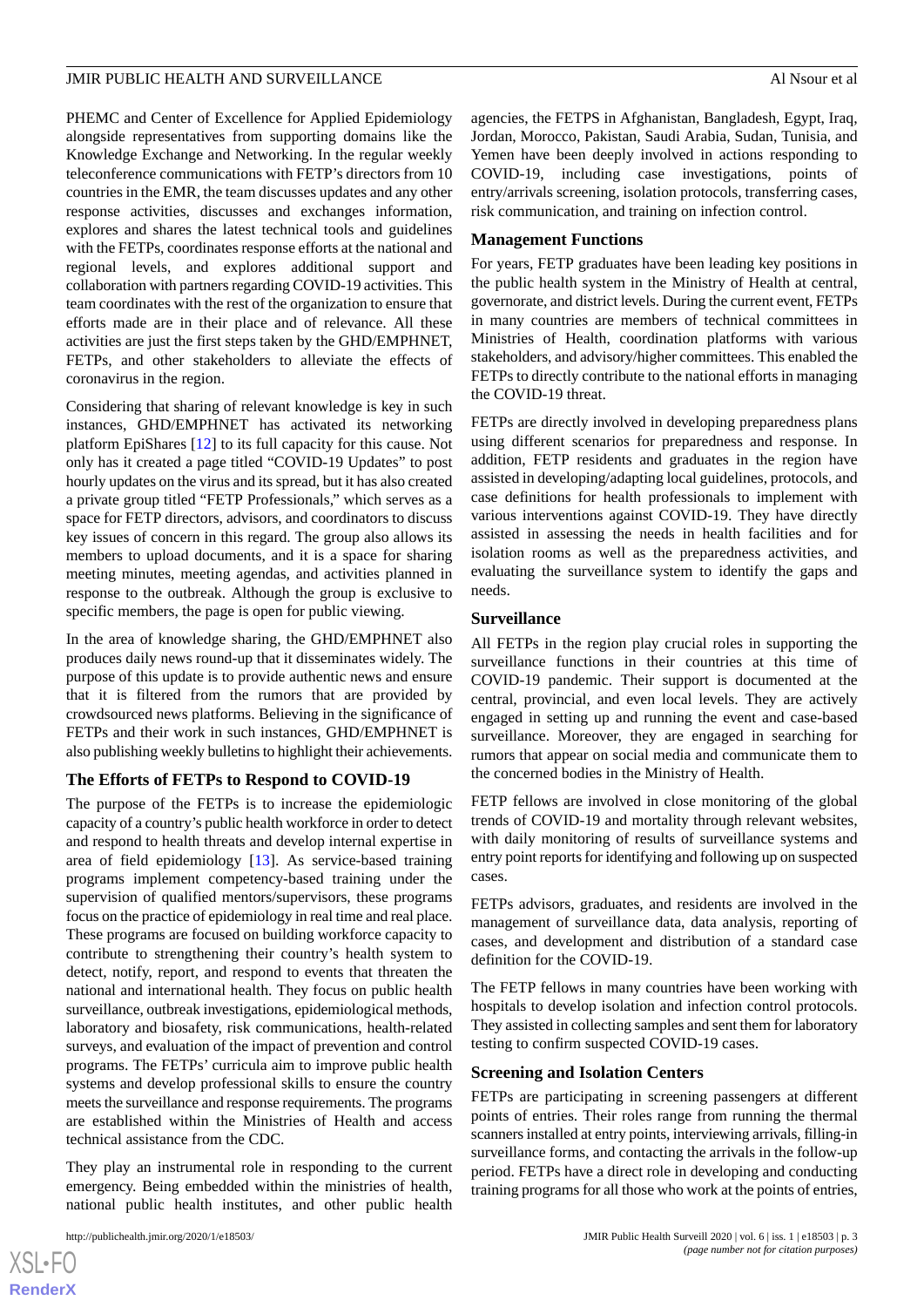including health workers and workers from other sectors. In addition, FETP fellows participate in training of health workers and organizing and managing the isolation of suspected cases and quarantines for confirmed cases.

#### **Health Promotion and Education**

FETPs have significantly contributed to the design and development of health education messages and promotional materials. FETPs are supporting the direct communication and follow-up with arrivals from abroad and providing them with the needed health messages. In some countries, FETP residents and graduates are responding to public queries through the specified hotlines. FETP residents are also playing a leading role in developing "Question & Answers" documents with standard appropriate information to be used by hotline personnel in response to the expected public's questions as well as the development of communication materials including brochures and posters.

In some countries, FETPs conducted a series of specialized orientation sessions for health professionals to standardize the protocols, agree on the case definition, and unify the message to the public.

#### **Research**

All residents of the advanced and intermediate levels were engaged in searching for published scientific literature, standard operating procedures, and guidelines, and supported development of the national guidelines for the COVID-19 epidemic. As one of the core competencies, FETPs have started working on different operational research and documents. These research topics are to study the system readiness, knowledge, attitudes, and practices of the health workforce with regard to COVID-19, epidemiology of the disease at the national level, best practices at the points of entries and isolation centers, and infection-control measures.

#### **Training**

FETPs in the entire region are directly and significantly involved in developing training materials and conducting training events for various health professionals. These trainings cover rapid response teams, points of entries, contact tracing, lab and sample management, infection control, cases management, and other processes. The modalities range from in-site training to simulation exercises to practice the countries' readiness to face the threat of COVID-19.

### *Conclusions*

The FETPs in the EMR have implemented and are currently working on many activities to strengthen countries'preparedness against COVID-19. The FETPs participated actively in airport surveillance; implemented temperature screening at ports of entry; developed communication materials and guidelines; and shared information to health professionals and the public, often with a 24-hour dedicated hotlines. However, some countries remain ill-equipped, have poor diagnostic capacity, and are in need of further capacity development in response to public health threats. It is essential that GHD/EMPHNET and FETPS continue building the capacity to respond to COVID-19 and intensify support for preparedness and response to public health emergencies.

#### <span id="page-3-0"></span>**Conflicts of Interest**

None declared.

#### <span id="page-3-1"></span>**References**

- <span id="page-3-3"></span><span id="page-3-2"></span>1. World Health Organization. 2020 Jan 30. Statement on the second meeting of the International Health Regulations (2005) Emergency Committee regarding the outbreak of novel coronavirus (2019-nCoV) URL: [https://tinyurl.com/rjdtx2k](https://www.who.int/news-room/detail/30-01-2020-statement-on-the-second-meeting-of-the-international-health-regulations-(2005)-emergency-committee-regarding-the-outbreak-of-novel-coronavirus-(2019-ncov)) [accessed 2020-02-22]
- <span id="page-3-4"></span>2. Worldometer. COVID-19 coronavirus pandemic URL:<https://www.worldometers.info/coronavirus/> [accessed 2020-03-19]
- <span id="page-3-5"></span>3. de Wit E, van Doremalen N, Falzarano D, Munster VJ. SARS and MERS: recent insights into emerging coronaviruses. Nat Rev Microbiol 2016 Aug;14(8):523-534. [doi: [10.1038/nrmicro.2016.81\]](http://dx.doi.org/10.1038/nrmicro.2016.81) [Medline: [27344959\]](http://www.ncbi.nlm.nih.gov/entrez/query.fcgi?cmd=Retrieve&db=PubMed&list_uids=27344959&dopt=Abstract)
- <span id="page-3-6"></span>4. Yin Y, Wunderink RG. MERS, SARS and other coronaviruses as causes of pneumonia. Respirology 2018 Feb;23(2):130-137 [[FREE Full text](https://doi.org/10.1111/resp.13196)] [doi: [10.1111/resp.13196\]](http://dx.doi.org/10.1111/resp.13196) [Medline: [29052924\]](http://www.ncbi.nlm.nih.gov/entrez/query.fcgi?cmd=Retrieve&db=PubMed&list_uids=29052924&dopt=Abstract)
- 5. Lipsitch M, Swerdlow DL, Finelli L. Defining the Epidemiology of Covid-19 Studies Needed. N Engl J Med 2020 Mar 26;382(13):1194-1196. [doi: [10.1056/nejmp2002125\]](http://dx.doi.org/10.1056/nejmp2002125)
- <span id="page-3-7"></span>6. Zhang J, Dong X, Cao Y, Yuan Y, Yang Y, Yan Y, et al. Clinical characteristics of 140 patients infected with SARS-CoV-2 in Wuhan, China. Allergy 2020 Feb 19. [doi: [10.1111/all.14238](http://dx.doi.org/10.1111/all.14238)] [Medline: [32077115\]](http://www.ncbi.nlm.nih.gov/entrez/query.fcgi?cmd=Retrieve&db=PubMed&list_uids=32077115&dopt=Abstract)
- <span id="page-3-8"></span>7. Special Expert Group for Control of the Epidemic of Novel Coronavirus Pneumonia of the Chinese Preventive Medicine Association. An update on the epidemiological characteristics of novel coronavirus pneumonia(COVID-19). Article in Chinese. Zhonghua Liu Xing Bing Xue Za Zhi 2020 Feb 14;41(2):139-144. [doi: [10.3760/cma.j.issn.0254-6450.2020.02.002\]](http://dx.doi.org/10.3760/cma.j.issn.0254-6450.2020.02.002) [Medline: [32057211](http://www.ncbi.nlm.nih.gov/entrez/query.fcgi?cmd=Retrieve&db=PubMed&list_uids=32057211&dopt=Abstract)]
- 8. Chen N, Zhou M, Dong X, Qu J, Gong F, Han Y, et al. Epidemiological and clinical characteristics of 99 cases of 2019 novel coronavirus pneumonia in Wuhan, China: a descriptive study. The Lancet 2020 Feb;395(10223):507-513. [doi: [10.1016/s0140-6736\(20\)30211-7](http://dx.doi.org/10.1016/s0140-6736(20)30211-7)]
- 9. Wang D, Hu B, Hu C, Zhu F, Liu X, Zhang J, et al. Clinical Characteristics of 138 Hospitalized Patients With 2019 Novel Coronavirus-Infected Pneumonia in Wuhan, China. JAMA 2020 Feb 07;323(11):1061. [doi: [10.1001/jama.2020.1585\]](http://dx.doi.org/10.1001/jama.2020.1585) [Medline: [32031570](http://www.ncbi.nlm.nih.gov/entrez/query.fcgi?cmd=Retrieve&db=PubMed&list_uids=32031570&dopt=Abstract)]

[XSL](http://www.w3.org/Style/XSL)•FO **[RenderX](http://www.renderx.com/)**